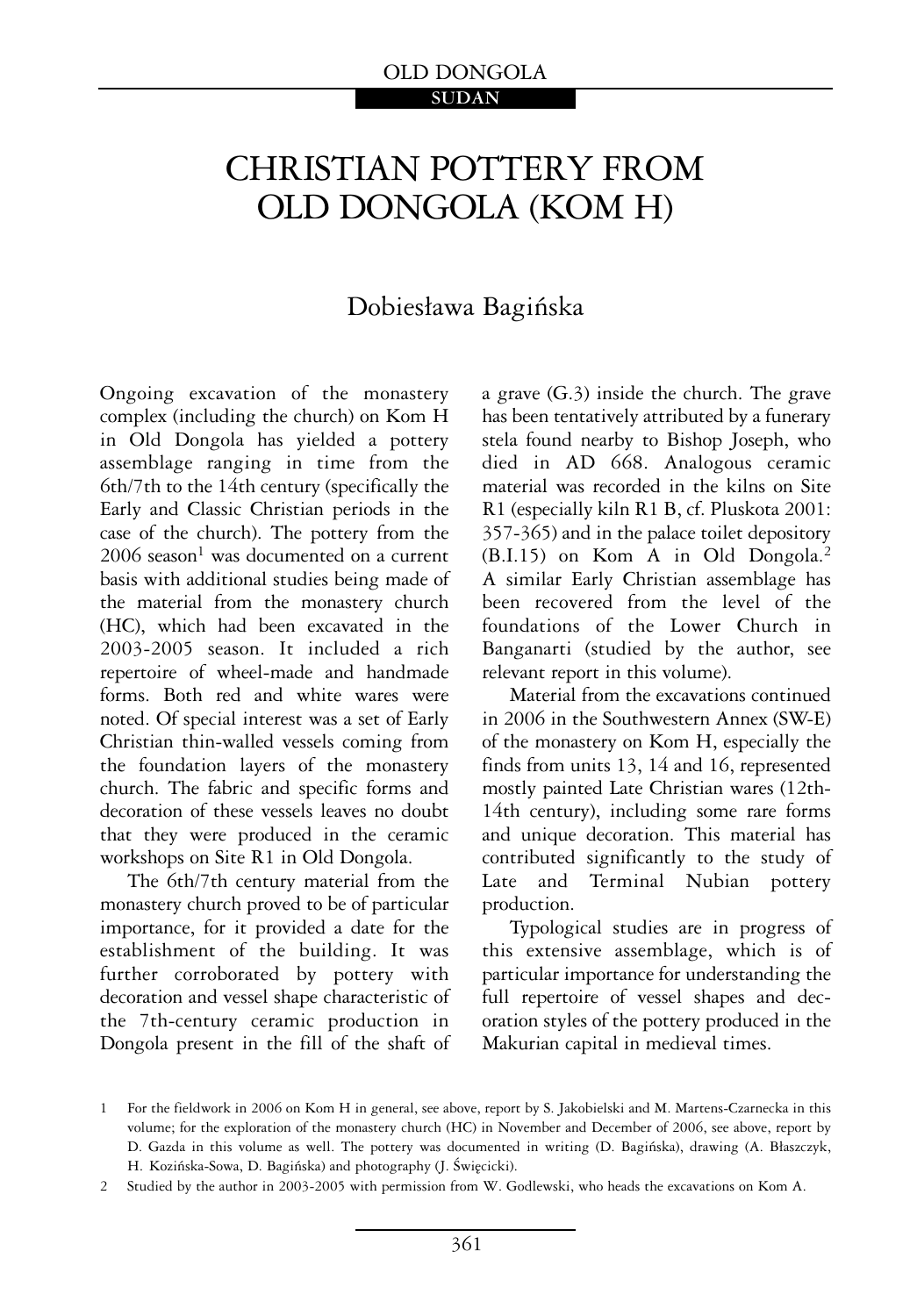

Fig. 1. Pottery from the monastery church on Kom H - Areas 15: a-c; 16; d-e; 16A: f-g; 17: h-l (Drawing D. Bagińska)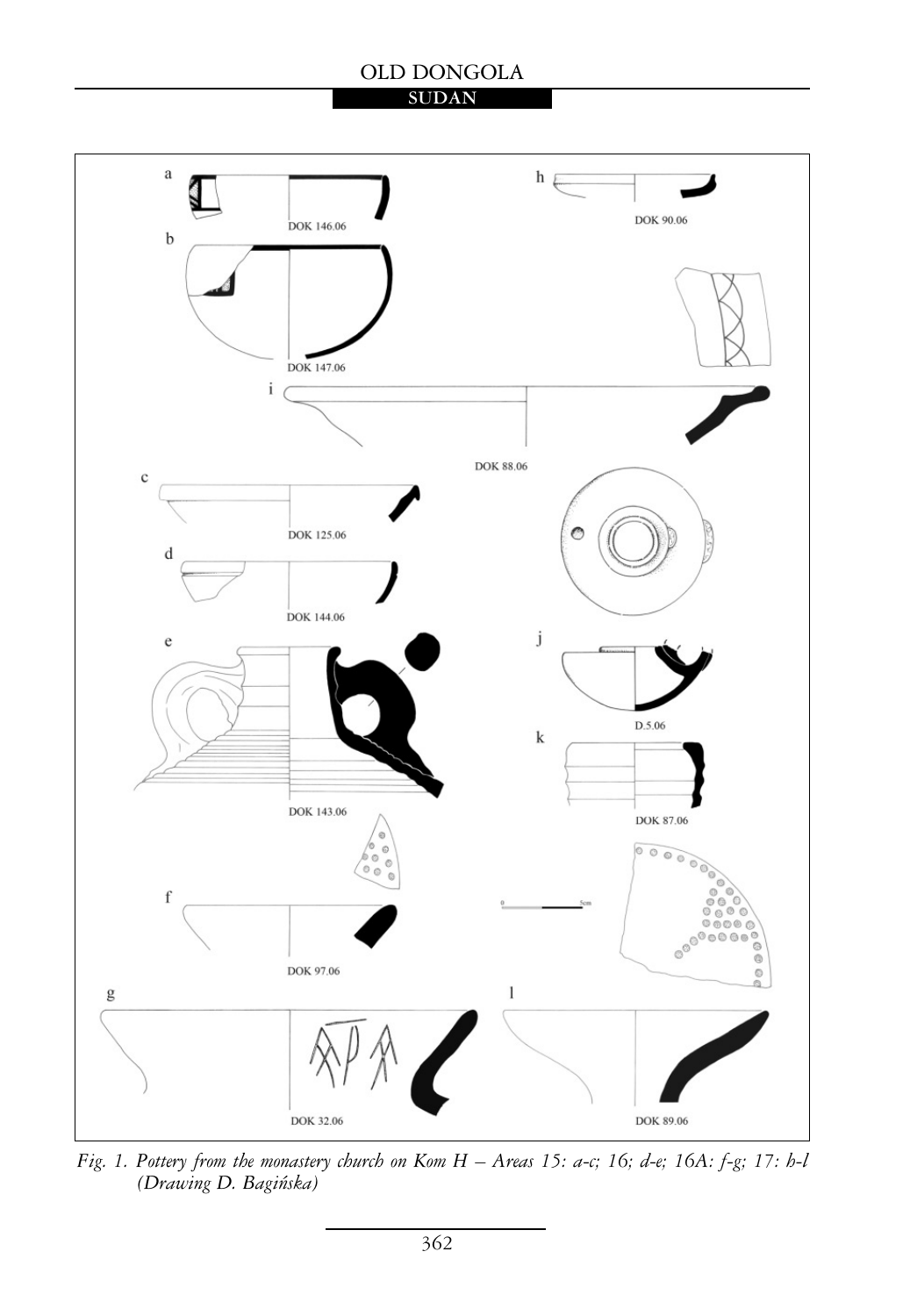# CATALOGUE OF SELECTED POTTERY

#### MONASTERY CHURCH – AREA 15

(east wall of the church)

Small bowls [*Fig. 1:a-b*] with globular body (red ware), painted metope decoration (black cross on white background). Bowls of this type were uncovered in the Dongolan kilns (kiln R1 B) and dated to the 6th/7th century (Pluskota 2001: 361-362, Fig. 6).

Plate (red ware) with modeled rim [*Fig. 1:c*]. Imitation of Late Roman terra sigillata, Hayes form 104 B (1972: 163, Fig. 30/B15), also found in Aswan, Gempeler form T 226a (1992: 72, Abb. 16/11). Type of plate typical of the Early Christian period (6th/7th century AD), known from various archaeological sites in Old Dongola, especially the pottery kilns on site R1 (Pluskota 2001: 357-365, Fig. 8); the Lower Church (Trial pit 2) in Banganarti;3 Dar el-Arab fort (Bagiñska forthcoming) and the monastery at Ghazali (Shinnie, Chittick 1961: 41, Fig. 11/E2).

#### MONASTERY CHURCH – AREA 16

(fill of north wall, foundation trench level) Small bowl (red ware) with groove under the rim on the outside, typical of the 7th century AD [*Fig. 1:d*].

Amphora (red ware), fragmentarily preserved, handles with oval transverse section [*Fig. 1:e*], representing local Early Christian production in Dongola (kiln R1 E, cf. Pluskota 2001: 362-363, Fig. 9/C), 6th-7th century AD (Bagiñska 2005: 352- 354, amphora type 70).

#### MONASTERY CHURCH – AREA 16A

(test pit under stone floor

behind east wall of the church)

Fragmentary sherds reinforcing the underfloor bedding, including many body fragments from Early Christian amphorae. Upon preliminary analysis of the ware and the clay used in its manufacture, the sherds can be attributed to the local 6th/7th century Dongolan production.

Handmade bottle (beer jar type) with deep red slip on neck and typical ornament composed of yellow dots forming a triangle on the rim [*Fig. 1:f*]. The bottle derives from a post-Meroitic tradition continuing into the Early Christian period. The form is known from all the Early Christian sites: Banganarti (foundations of the Lower Church), Old Dongola (Kom A, palace toilet depository B.I.15 (studied by the author in 2003-2005), Dar el-Arab fort (Bagiñska forthcoming), settlement on Boni island in the Fourth Cataract region (B. Petrick, pers. comm.). W.Y. Adams notes a connection with Alwa jars (Ware H2; 1986: 423-424, Fig. 250/36w). At Old Dongola and Banganarti bottles of the type were found together with red plates and small bowls of Dongolan production, imitating the Late Roman terra sigillata vessels known from Egypt.

Handmade cooking pot [*Fig. 1: g*] with mat red slip, mat impressions on the body, post-firing graffito on the rim.4 Typical pot of the transition from the Post-Meroitic to the Early Christian. An identical set of

<sup>3</sup> For all citations of this material in this paper, see below, the pottery report from Banganarti by the author, in this volume.

<sup>4</sup> Vessel graffiti from Old Dongola are being studied by S. Jakobielski.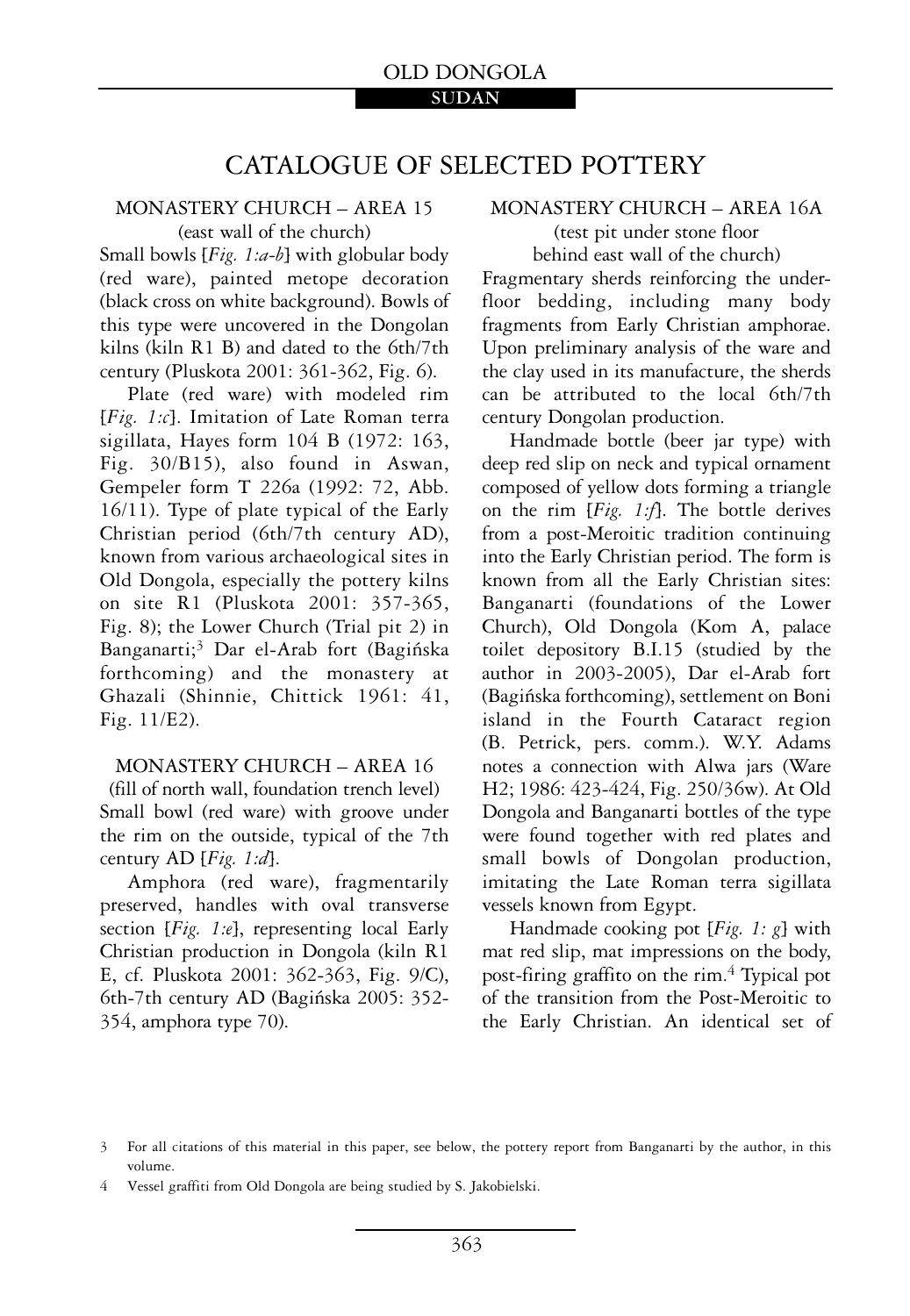

Fig. 2. Pottery from the monastery church on Kom H - Area 19 (Drawing D. Bagińska)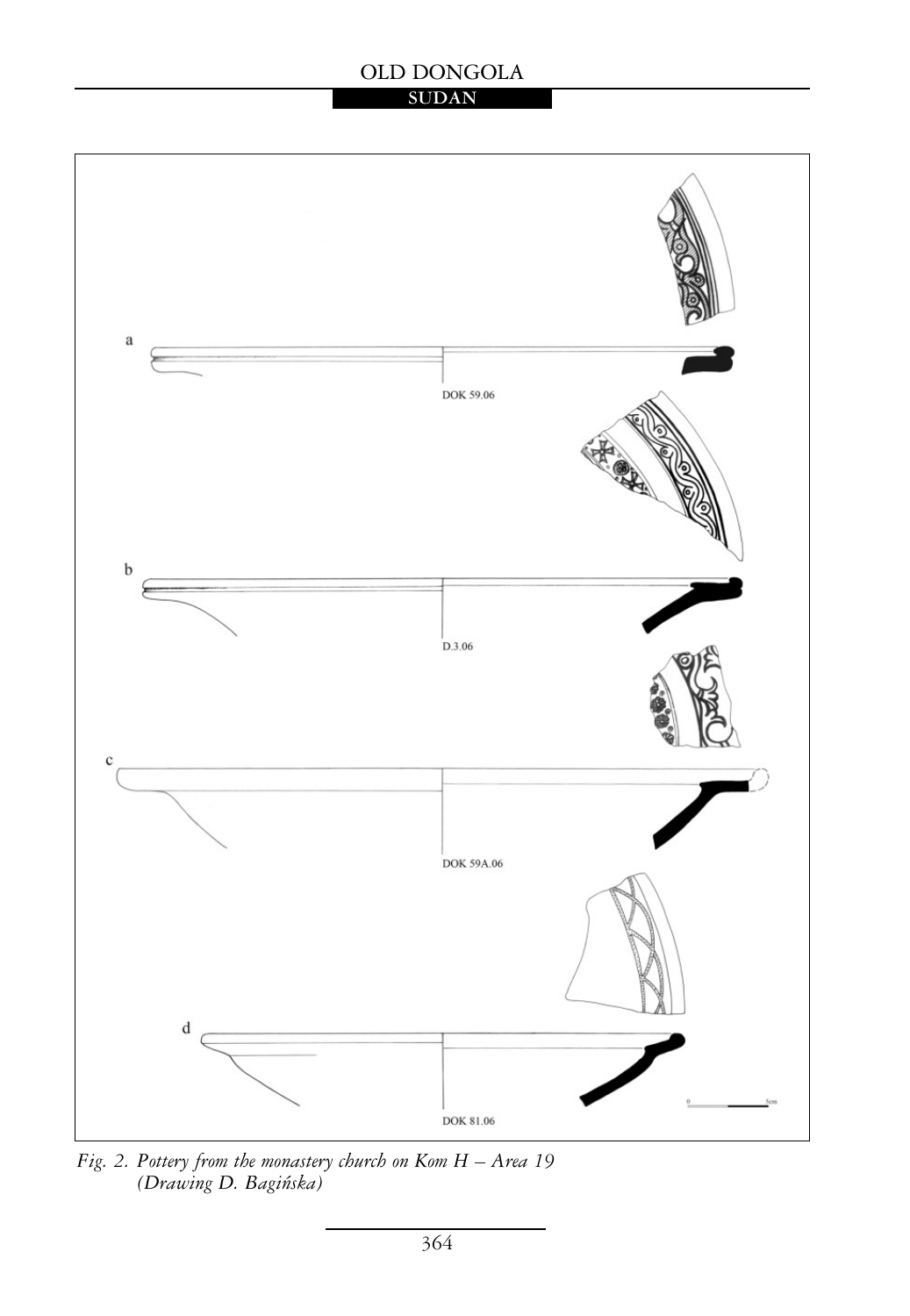different forms occurring together in the Early Christian period was uncovered in the Dar el-Arab fort on the Fourth Cataract (Bagiñska forthcoming).

# MONASTERY CHURCH – AREA 17

(fill behind south wall of church) Miniature plate (red ware) of very good quality [*Fig. 1:h*], 6th/7th century AD. Recorded in the palace toilet depository (B.I.15) on Kom A in Old Dongola, where it is dated to the 7th century.

Plate (grey ware) with ledge rim decorated with overlapping red-colored arches, 7th century AD [*Fig. 1:i*].

Oil lamp (red ware) with loop handle (lost) and air hole [*Fig. 1:j*]. Very good quality lamp from the Early Christian period, style N III (Ware R5) (Adams 1986: 481-482, Fig. 273/P). An identical lamp was discovered in the palace toilet depository (B.I.15) on Kom A in Old Dongola, where it is dated to the 7th century.

Amphora [*Fig. 1:k*], preserved rim fragment (red ware) with incurved edge typical of amphorae produced in Old Dongola (kiln R1 B), 6th-7th century AD (Pluskota 2001: 362-364, Fig. 9/A). Imitation of Aswan production, Gempeler form K 722, from the 5th to the 7th century (1992: 192, Abb. 124.2; see also Bagiñska 2005: 476-480, amphora type 107, 6th-7th century AD).

Bottle (beer jar type) with deep red slip and an ornament of yellow dots forming triangles on the rim [*Fig. 1:l*]. 6th/7th century, connections with Alwa jars (Ware H2) (Adams 1986: 423-424, Fig. 250/36w).

### MONASTERY CHURCH – AREA 19

(debris layer above graves G5 and G6) Exploration of the area to the southeast of the main body of the church building yielded numerous examples of Early Christian wheel-made pottery from the 6th-7th century and sherds from the Classic period (mid 9th-12th century).

Cup [*Fig. 3:c*], fragmentarily preserved (gray ware), decorated with two grooved lines on the lower body. Quality piece from the Early Christian period.

Small bowls [*Fig. 3:b*], fragment with two concentric brown stripes on the bottom (gray ware), Early Christian period (7th century) (Adams 1986: 306, Fig. 158/26).

Large plate [*Fig. 2:a*], fragmentarily preserved, ledge rim decorated in red and black vine wreath frieze, Classic Christian period , style N IV (Adams 1986: 313, Fig. 165/9).

Plate [*Fig. 2:b*] with ledge rim (red ware), fragment, decorated with a brown vine wreath frieze and stamped ornaments (crosses, circles), Classic Christian period, style N IV (Adams 1986: 320-321, Figs 172-173).

Plate [*Fig. 2:c*] with ledge rim (red ware) decorated with a black vine wreath frieze ornament and stamped motifs (10-petalled rosettes), Classic Christian period, style N IV (Adams 1986: 313, Fig. 165).

Plate [*Fig. 2:d*], ledge rim (red ware), fragment decorated with white overlapping arches on the rim, 7th century AD.

Plate [*Fig. 3:a*], fragment (grey ware), decorated with central stamped ornaments composed of circles and rhombuses with inscribed crosses, Early Christian period (7th century), style N III.

Vase [*Fig. 3:d*], modeled rim (red ware) featuring stamped decoration in the form of circles and rhombuses with inscribed crosses. Form and decoration typical of the Early Classic period in the 7th century AD, style N III (Adams 1986: 307, Fig. 159).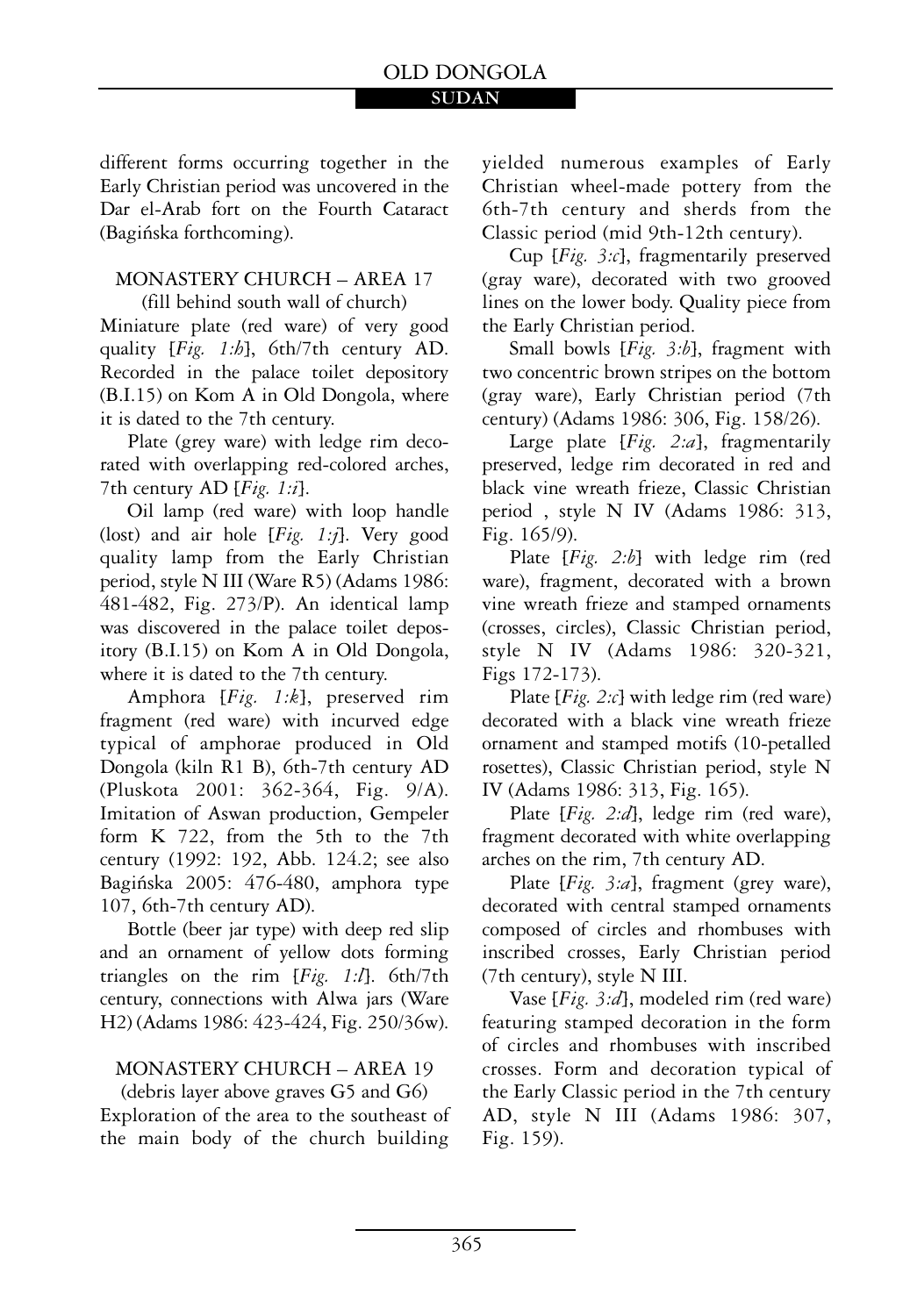

Fig. 3. Pottery from the monastery church on Kom  $H -$  Areas 19: a-g; 20: h-i (Drawing A. Błaszczyk, H. Kozińska-Sowa, D. Bagińska)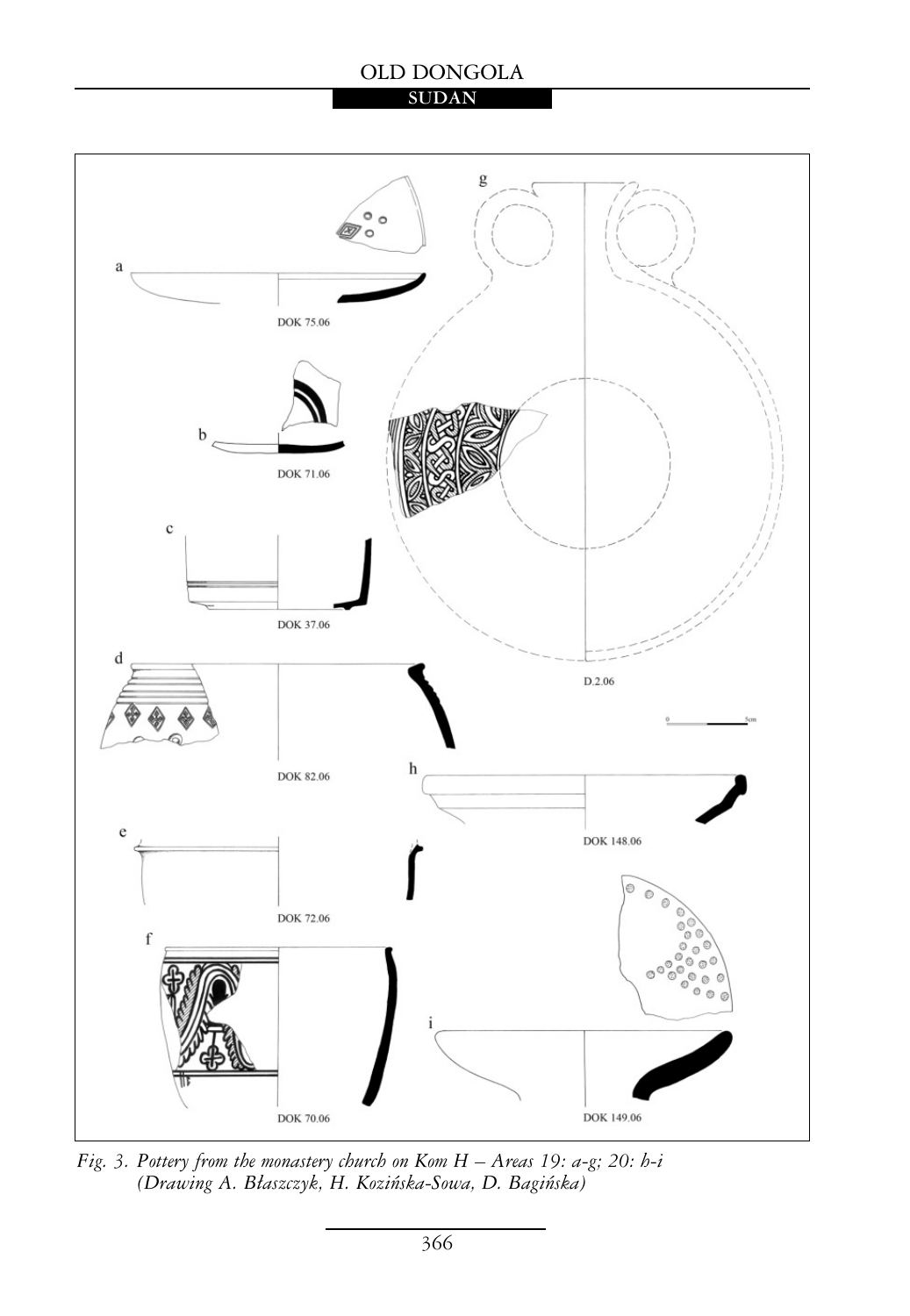Vase (black ware) with relief ring on body [*Fig. 3:e*]. The nature of the vessel, execution and clay evince connections with an earlier ceramic tradition.<sup>5</sup>

Vase [*Fig. 3:f*], fragment (white ware) with circumferential frieze including stylized crosses, painted in brown and red, and below it, a post-firing engraved graffito. Classic Christian period, style N IV (Ware W5) (Adams 1986: 492-493, Fig. 278/F).

Pilgrim's bottle [*Fig. 3:g*], body fragment (yellow ware), ornament brown and red, three concentric friezes composed of plant motifs (leaves) and guilloche. Ware W10, Classic Christian period, style N IV (AD 850-1100) (Adams 1986: 494, Figs 165-166).

#### MONASTERY CHURCH – AREA 20 (building behind east wall of the church, foundation level)

Plate [*Fig. 3:h*] wheel-made(red ware) with modeled rim, representing so-called Samian Ware characteristic of the 6th/7th century AD. Imitation of Late Roman terra sigillata, Hayes form 104 B (1972: 163, Fig. 30/B15), Aswan Gempeler form T 226a (1992: 72, Abb. 16/11). Diagnostic piece for the Early Christian period, 6th-7th century, known from archaeological sites in Old Dongola, especially the pottery kilns on site R1 (kiln R1 B; Pluskota 2001: 357-365, Fig. 8). Recorded at the Dar el-Arab fort (Bagiñska forthcoming), the monastery at Ghazali (Shinnie, Chittick 1961: 41, Fig. 11/E2) and in the foundation level of the Lower Church at Banganarti.

Bottle (beer jar) with mat deep-red slip [*Fig. 3:i*], ornament of yellow dots forming triangles on the rim, Early Christian period, 6th-7th century. The form has connections with Alwa Ware bottles (Ware H2) (Adams 1986: 423-424, Fig. 250/36w).

#### MONASTERY CHURCH – AREA 22

(south of the southern church aisle ) Predominant pottery from the Early Christian period.

Vase (red ware), two registers of stamped circumferential ornaments, alternately rhombuses and circles [*Fig. 4:a*], Early Christian period, 6th/7th century AD, style N III (Adams 1986: 307, Fig. 159).

MONASTERY CHURCH – GRAVE G.1 Small bowl (red ware) with mat red slip, plain, Transitional/extremely early Christian period [*Fig. 4:b*].6

MONASTERY CHURCH – GRAVE G.3 Small bowl (red ware), metope decoration in black on a white background [*Fig. 5:a*], known from the pottery kilns of Old Dongola (kiln R1 B), 6th/7th century (Pluskota 2001: 359-362, Fig. 6).

Small bowl (red ware), two grooves running circumferentially under the rim [*Fig. 5:b*], Early Christian period, style N III (Ware R5) (Adams 1986: 481-482).

Small bowl with globular body (red ware), black and white decoration, circumferential frieze on the outside (wavy line and criss-cross with dots), inside white-colored arches suspended from the rim edge [*Fig. 5:c*]. 6th/7th century, evident Dongolan ware (kiln R1 B, where this kind of decoration was recorded, K. Pluskota, pers. comm.; see also Pluskota 2001: 359-362, Fig. 6).

<sup>5</sup> Similarly made vessels are known from Late Meroitic sites (2nd-3rd century AD.); the pottery from Hamadab and Meroe are known to the author from her own studies of the material from the sites.

<sup>6</sup> Small bowl resembling Ware R1, from the Classic period of group X (dated to AD 450-650), see Adams 1986: 469- 470, Fig. 265/C48).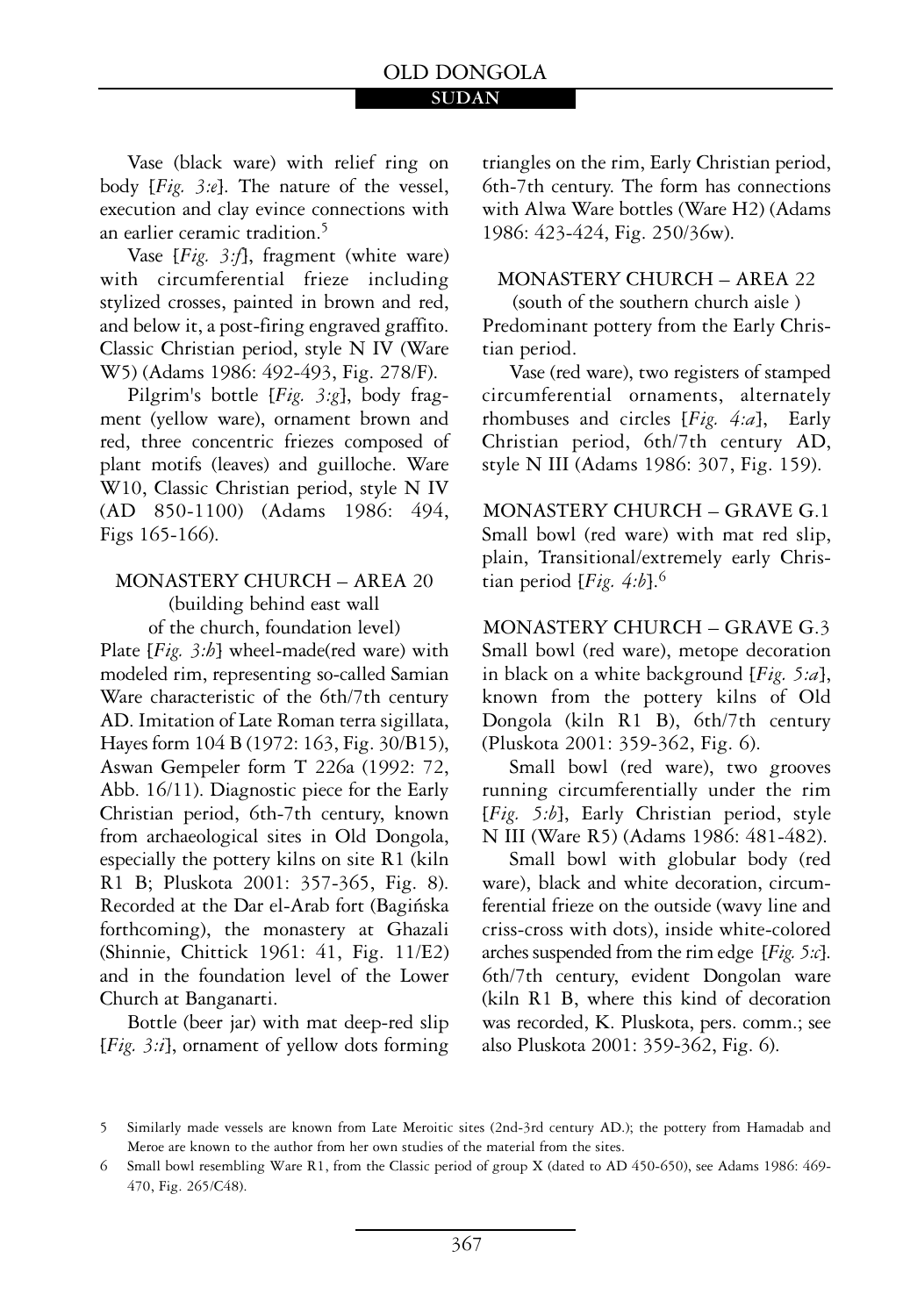

*Fig. 4. Pottery from the monastery church on Kom H – Area 22: a; graves G.1: b; G.4:c; G.5: d-e; fill above grave G.5: f-h (Drawing* H. Koziñska-Sowa, D. Bagiñska*)*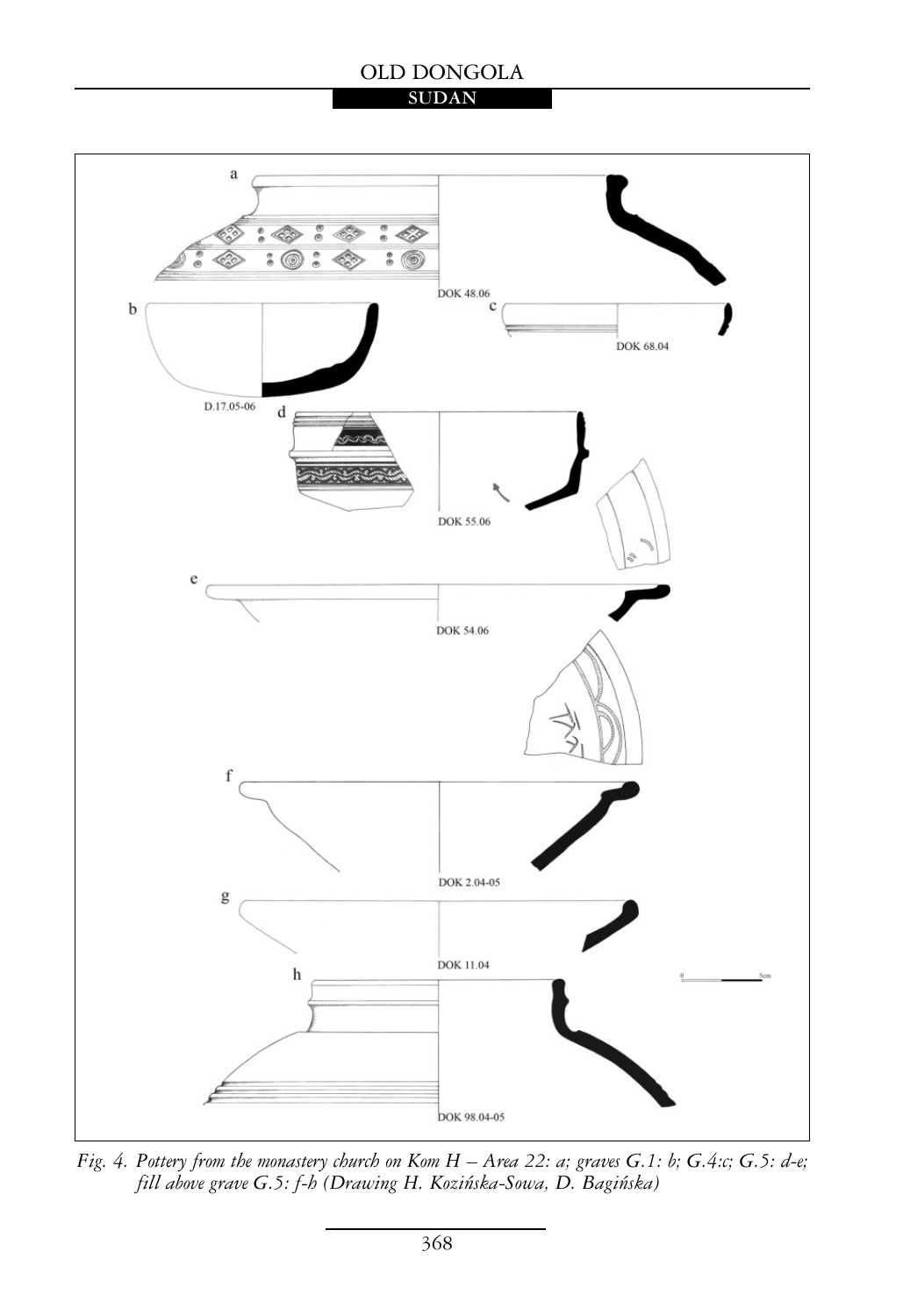

Fig. 5. Pottery from the monastery church on Kom  $H$  – graves  $G.3$ : a-g;  $G.6$ : h-o (Drawing H. Kozińska-Śowa, D. Bagińska)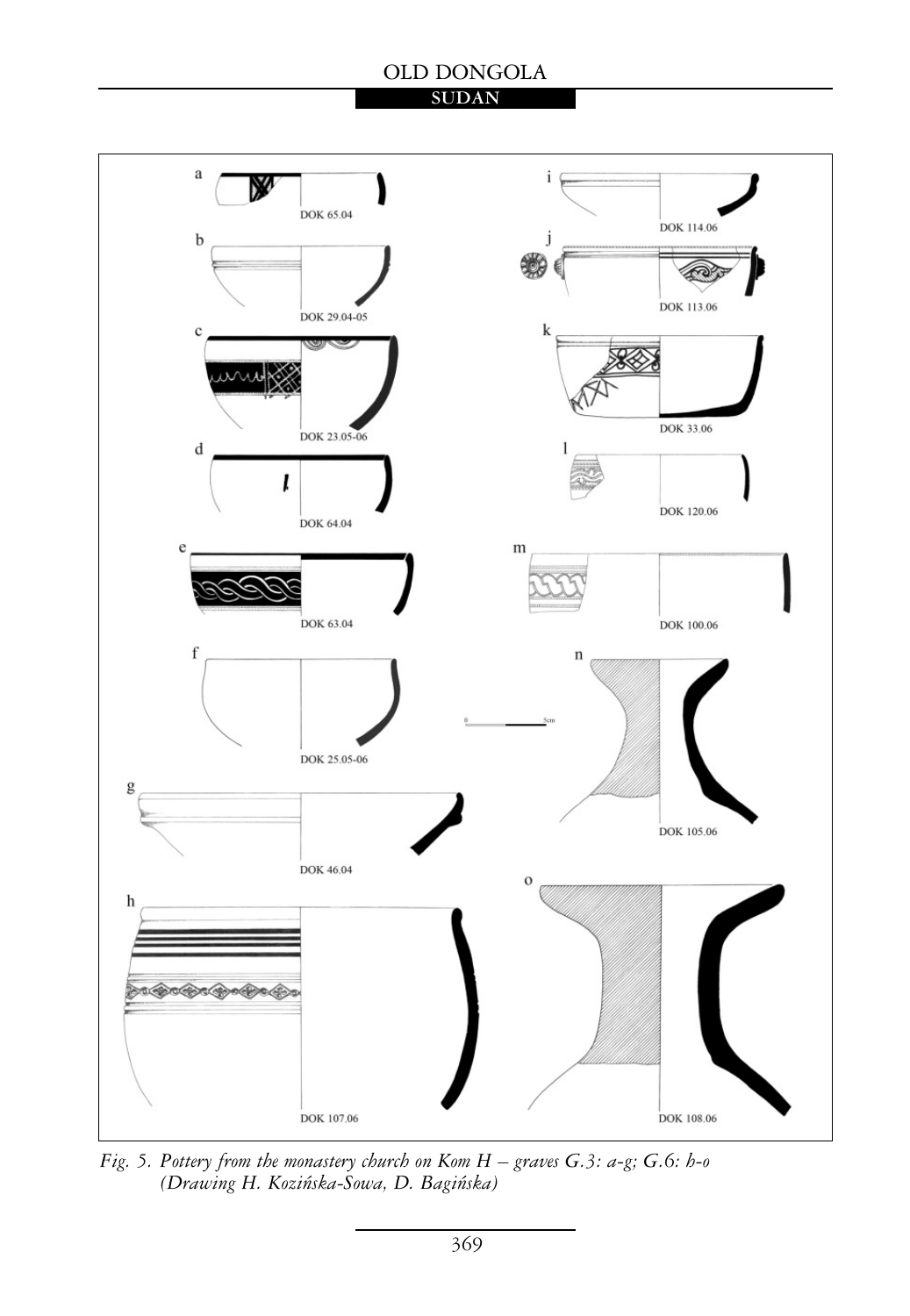#### **SUDAN**

Small bowl (red ware), black band around rim [*Fig. 5:d*], 7th century (Early Christian period, style N III (Ware R5) (Adams 1986: 481-482, Fig. 272/C23).

Small bowl (red ware), circumferential guilloche frieze in white and black, Early Christian period, 6th/7th century [*Fig. 5:e*]. Form and decoration recorded at the pottery kilns of Old Dongola (kiln R1 B) (decoration known from kiln R1 B, pers. comm. K. Pluskota; see also Pluskota 2001: Fig. 6).

Small globular bowl (red ware), high quality, thin-walled [*Fig. 5:f*], known from 6th/7th century kilns in Old Dongoli (this form known from kiln R1 B, K. Pluskota, pers. comm.).

Plate (red ware) with modeled rim and flange at maximum body width, typical of the 7th century AD [*Fig. 5:g*].

MONASTERY CHURCH – GRAVE G.4 Plate (red ware), double circumferential groove under rim on the outside [*Fig. 4:c*], Early Christian period, style N III (Ware R5) (Adams 1986: 481-482).

MONASTERY CHURCH – GRAVE G.5 Deep bowl (white ware) with profiled ledge rim, painted black, yellow and red ornament [*Fig. 4:d*], two registers – guilloche at top and stylized vine wreath frieze below. Radial decoration with floral motif on the bottom. Classic Christian period, style N IV (Adams 1986: 321, Fig. 173/9).

Plate (red ware), ledge rim decorated in yellow, presumed guilloche pattern [*Fig. 4:e*], Early Christian production of the 7th century.

#### MONASTERY CHURCH FILL ABOVE GRAVE G.5

Plate (red ware), ledge rim with white decoration in the form of overlapping arches [*Fig. 4:f*], on the sides post-firing engraved graffito. Early Christian period, style N III (Adams 1986: 303, Fig. 155/11).

Plate with modeled rim [*Fig. 4:g*], very good quality (red ware), Early Christian production of the 7th century. The same form was recorded in the palace toilet depository (B.I.15) on Kom A in Old Dongola.

Jar (red ware) with profiled rim decorated with a band of four grooves on the body, [*Fig. 4:h*], Early Christian style N III (Ware R5) (Adams 1986: 481-482). Examples from the Old Dongola pottery kilns have been dated to the 6th/7th century AD (K. Pluskota, pers. comm.). Noted in the palace toilet depository (B.I.15) on Kom A in Old Dongola.

MONASTERY CHURCH – GRAVE G.6 Small bowl (white ware), painted frieze of rhombuses joined by plant motifs, postfiting grafitto engraved on body [*Fig. 5:k*], Classic Christian period, style N IV (Adams 1986: 312, Fig. 164/6).

Small bowl (white ware), sophisticated appliqué rosettes on the outside [*Fig. 5:j*], painted vine wreath frieze in red and brown on the inside. Transition from Early to Classic Christian – the external decoration points to the earlier period, while the inside ornament suggests a later date (for the style, see Adams 1986: Fig. 160/Z (N III), Fig. 165/9 (N IV).

Small bowl (black ware), very good quality with glossy slip, frieze of red painted vine wreath frieze [*Fig. 5:l*], pointing to the Classic Christian period, although the form and execution suggest the period of transition from Early to Classic Christian.

Small bowl (red ware) [*Fig. 5:m*], decorated with white guilloche frieze, Classic Christian period (Adams 1986: 312, Fig. 164/7).

Small plate (red ware) with matt slip, groove under rim in the outside [*Fig. 5:i*],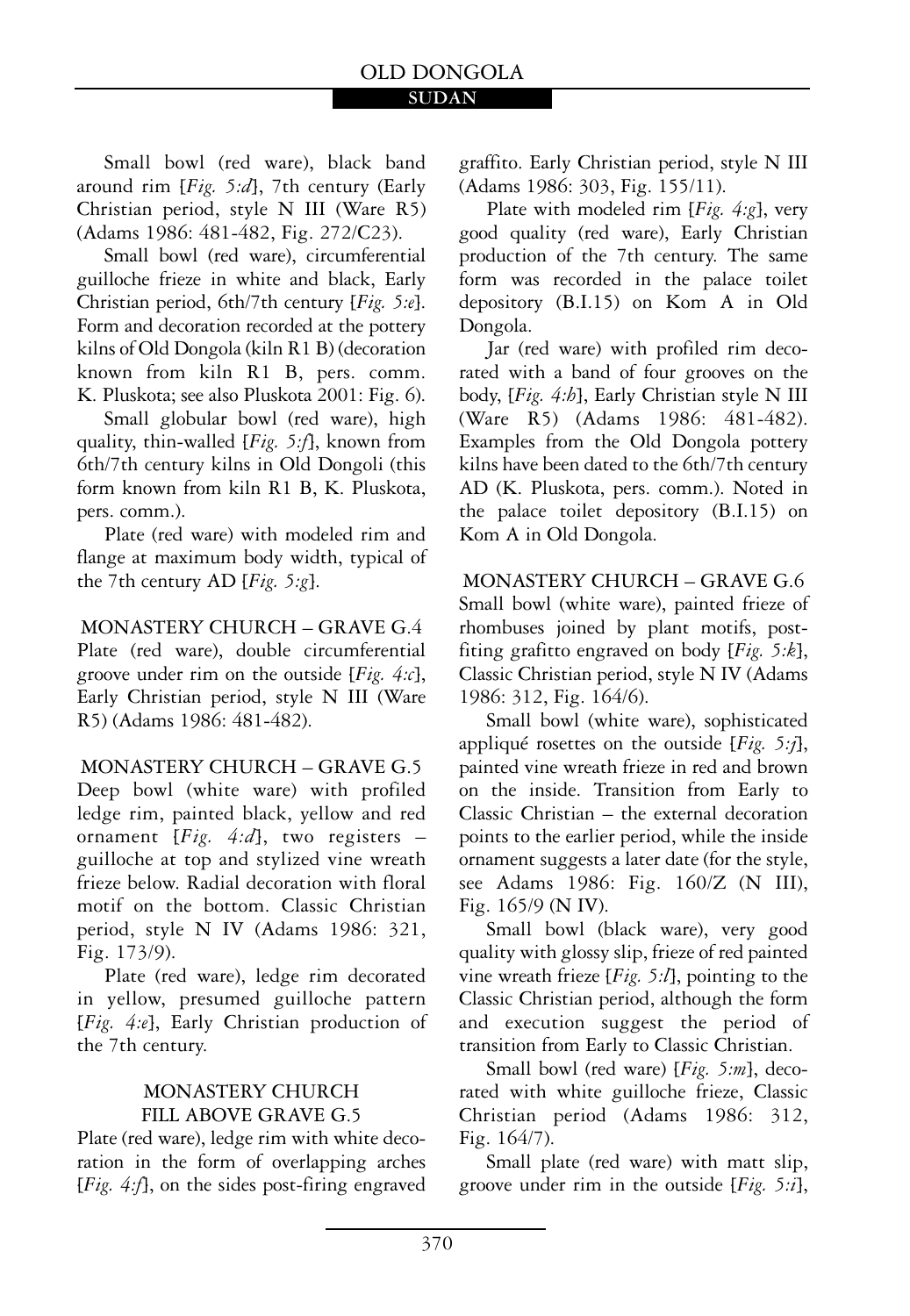

Fig. 6. Pottery from the monastery church on Kom  $H$  – grave  $G.6$ (Drawing H. Kozińska-Śowa, D. Bagińska)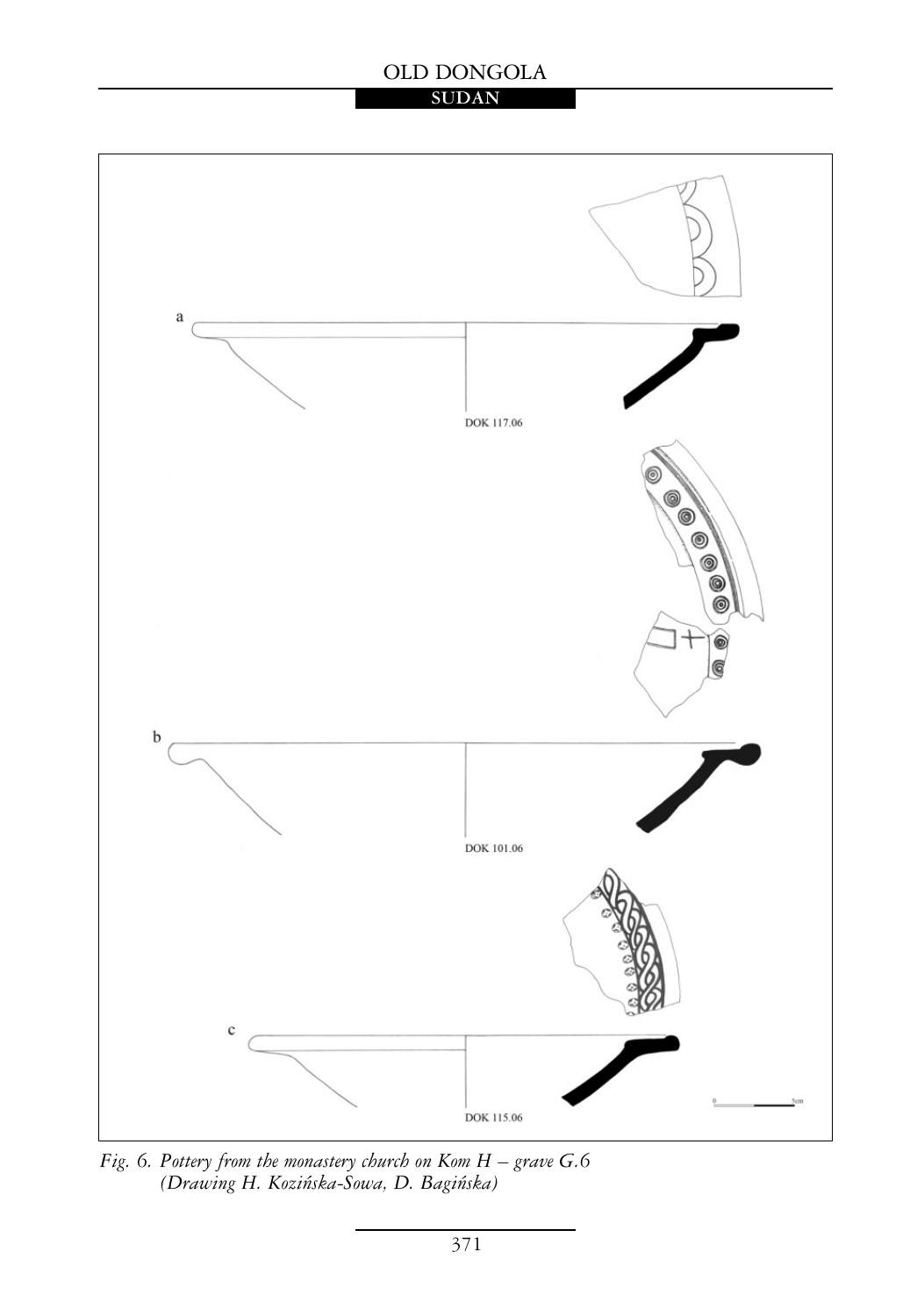

Fig. 7. Pottery from the SW-E area - Rooms 13: a; 13A: b-d; 14: e (Drawing H. Kozińska-Sowa, D. Bagińska)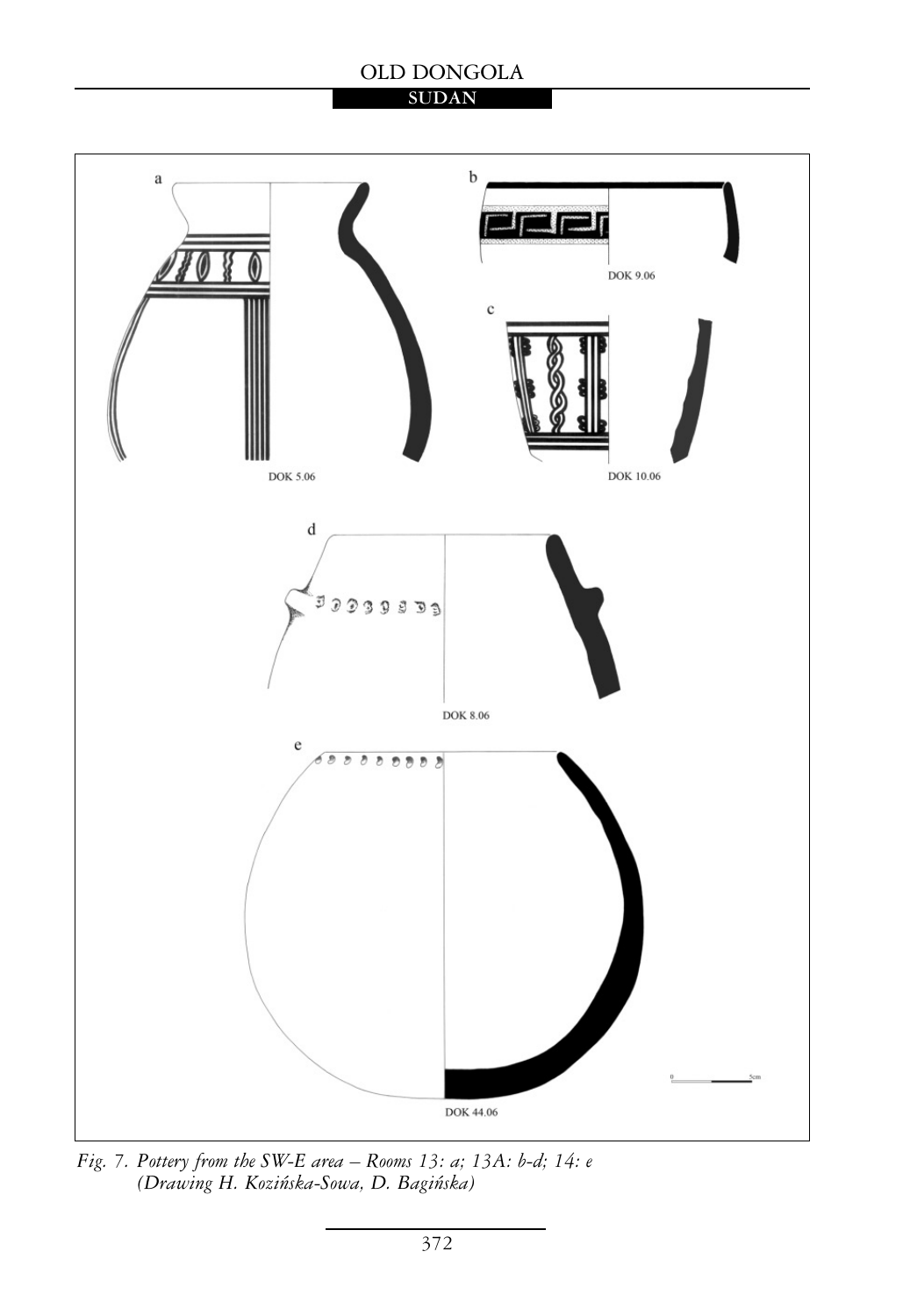

Fig. 8. Pottery from the SW-E area - Rooms 16A: a; 16B: b; 16D; c-d (Drawing H. Kozińska-Sowa, D. Bagińska)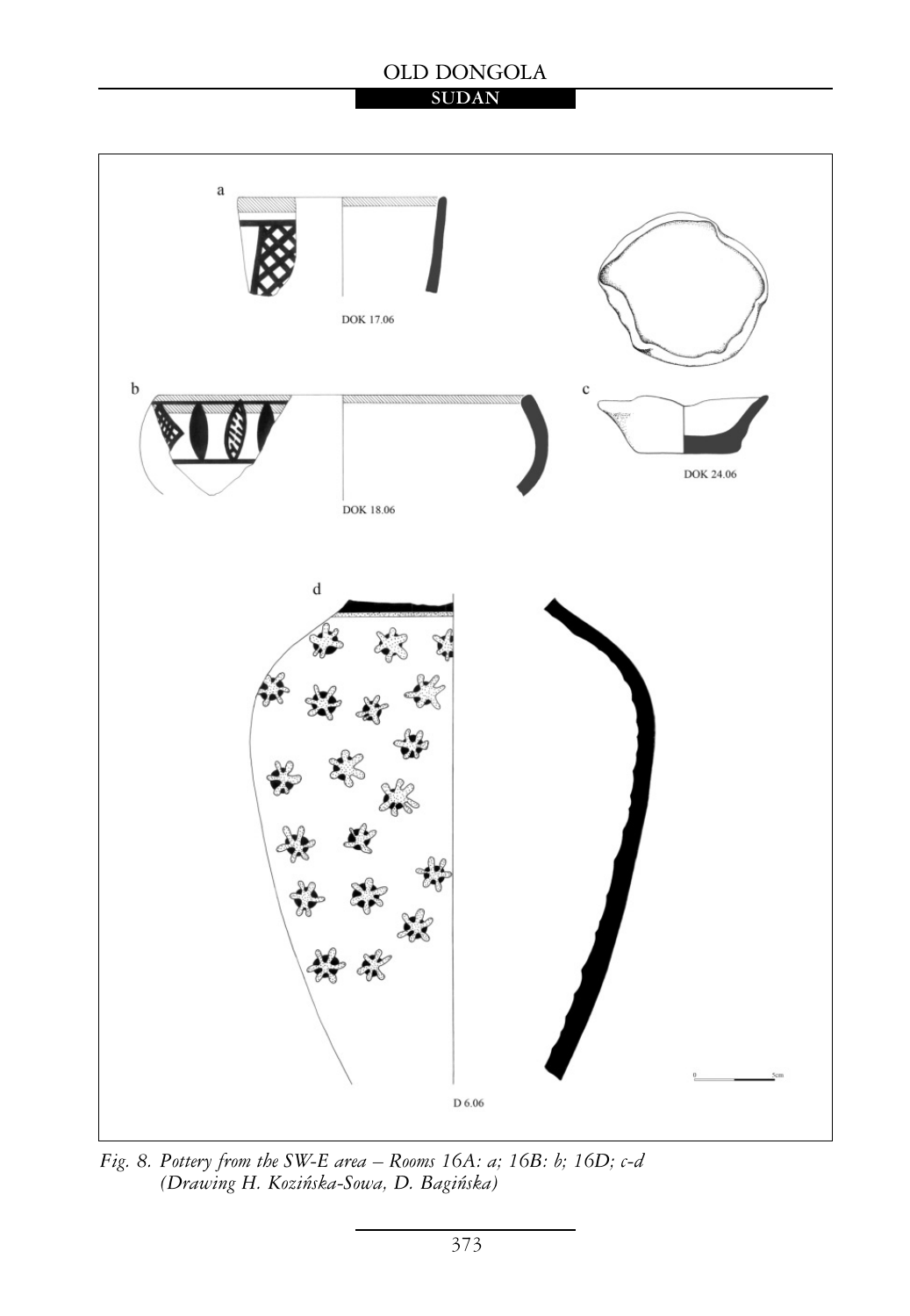#### **SUDAN**

Early Christian period, 6th/7th century AD. Similar plate known from the palace toilet depository (B.I.15) on Kom A in Old Dongola.

Plate (white ware), rim decorated with a frieze of red, double arches [*Fig. 6:a*], 7th century AD (Adams 1986: 303, Fig. 155).

Plate (white ware), ledge rim, stamped decoration consisting of concentric circles, emphasized with a painted red band (now obliterated), post-firing graffiti inside [*Fig. 6:b*]. 7th century AD (Adams 1986: 307, Fig. 159/25).

Plate (white ware), black and red guilloche frieze on the rim, below stamped motifs of crosses inscribed in circles [*Fig. 6:c*]. The decoration indicates a dating in the transition from the Early to Classic Christian periods.

Vase (red ware), stamped frieze of rhombuses with inscribed crosses and joining circles on the body, four brown bands painted below the rim [*Fig. 5:h*]. Early Christian period (Adams 1986: 307, Fig. 159/11).

Two bottles of the beer jar type with wide flaring mouths, deep red slip on neck and rim [*Figs 5:n-o*], 6th/7th century AD (Adams 1986: 423-424, Fig. 250/36w).

#### SW-E – ROOM 13

Vase (orange ware), black painted decoration on body – horizontal frieze of double vertical wavy lines alternating with elongated occuli, between bands of three painted lines, and vertical bands of five lines each suspended from the horizontal frieze at intervals [*Fig. 7:a*]. Late Christian period, style N VI (AD 1150-1500) (Adams 1986: 503, Fig. 284/F).

#### SW-E – ROOM 13A

Small bowl (orange ware), yellow and black painted horizontal meander frieze [*Fig. 7:b*].

Late Christian period, style N VI (AD 1150-1500) (Adams 1986: 337, Fig. 189/7).

Cup (orange ware), black-painted frieze on body comprising a vertical guilloche alternating with a motif of three lines with triple ovules attached to the outside ones [*Fig. 7:c*], Late Christian period, style N VI (AD 1150-1500) (Adams 1986: 343-344, Figs 195/21, 196/13).

Handmade cooking pot (red ware) with two knob handles, horizontal frieze of stickimpressed dots on the body [*Fig. 7:d*]. Late Christian period from the 14th century, style D III (Ware H6) (Adams 1986: 431, Fig. 252/U).

#### SW-E – YARD 14

Storage vessels turned on the wheel were in preponderance, mostly amphora body sherds and basins.

Handmade cooking pot (red ware), horizontal frieze of stick-impressed dots just below the rim, thick-walled with rounded bottom [*Fig. 7:e*], Late Christian period from the 14th century, style D III (Ware H6) (Adams 1986: 431).

#### SW-E – ROOM 16A [*Fig. 8a*]

Typical dump fill containing elements of pottery hydraulic installations (toilet seats, pipes, see above, p. 333 and Figs 7-8), remnants of wooden construction or *angareb* bed legs, animal bones, stone grinder, as well as sherds of handmade and wheelmade vessels.

Cup (orange ware), red band around rim and a frieze of oblique crisscross pattern [*Fig. 8:a*]. Terminal Christian period, style N VII (Adams 1986: 352, Fig. 204).

#### SW-E – ROOM 16B

Bowl (orange ware), red and black decoration on rim and body, consisting of a horizontal frieze of occuli alternating with